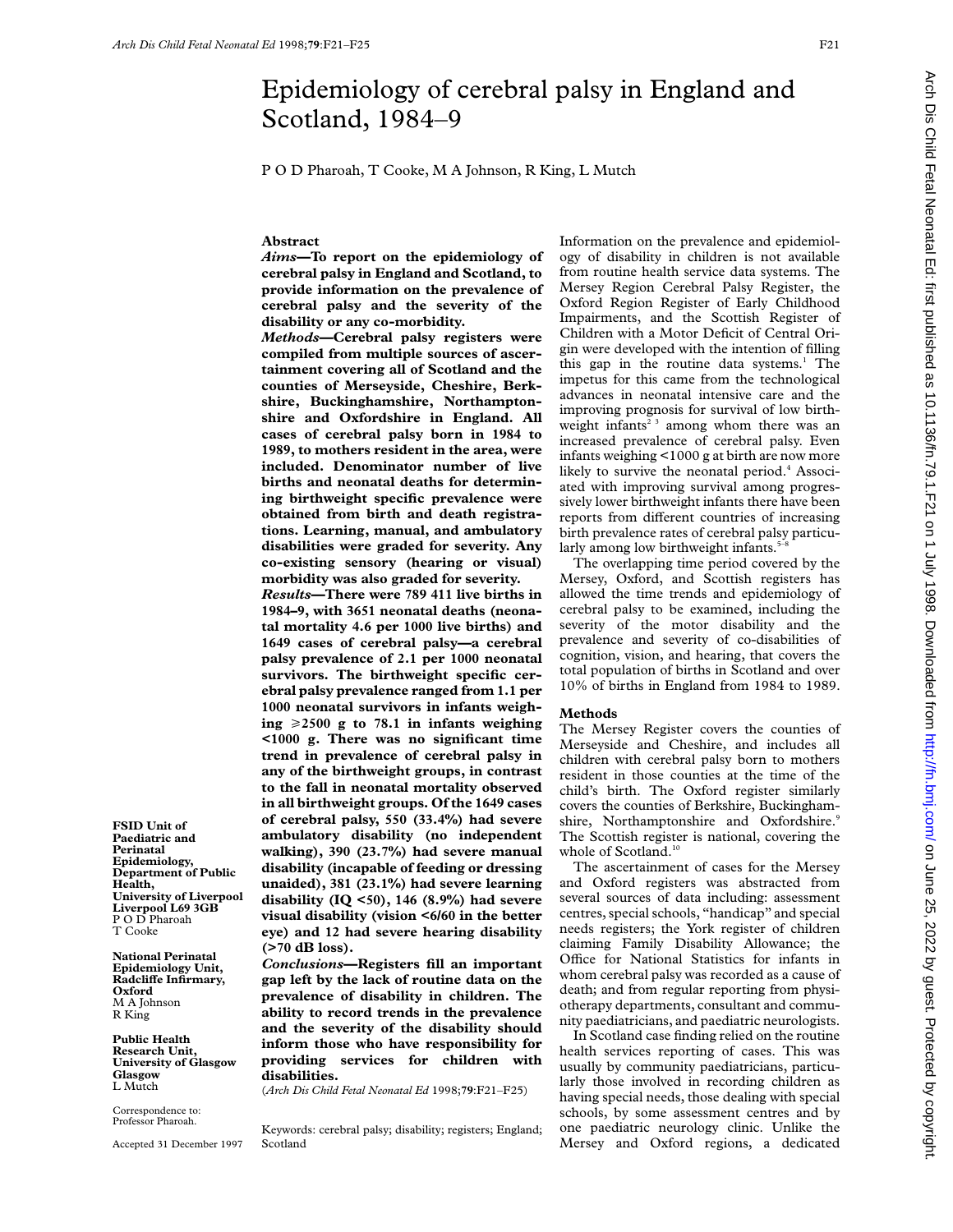*Table 1 Birthweight specific trends in cerebral palsy prevalence\**

| Year                      | Number of live<br>births | Number of neonatal<br>deaths | Neonatal mortality rate per<br>1000 livebirths (95% CI) | Number of<br>survivors | Number with cerebral<br>palsy | Prevalence of cerebral palsy per<br>1000 neonatal survivors (95% CI) |
|---------------------------|--------------------------|------------------------------|---------------------------------------------------------|------------------------|-------------------------------|----------------------------------------------------------------------|
| Birthweight <1000 g       |                          |                              |                                                         |                        |                               |                                                                      |
| 1984                      | 367                      | 193                          | 527.3 (474.8-579.4)                                     | 174                    | 9                             | 51.7 (23.9-95.9)                                                     |
| 1985                      | 361                      | 205                          | 567.9 (515.0-619.6)                                     | 156                    | 10                            | $64.1(31.2 - 114.7)$                                                 |
| 1986                      | 397                      | 208                          | 523.8 (473.5-574.0)                                     | 189                    | 18                            | $95.2(57.4 - 146.3)$                                                 |
| 1987                      | 403                      | 197                          | 488.8 (439.0-538.8)                                     | 206                    | 21                            | $101.9(64.2 - 151.6)$                                                |
| 1988                      | 391                      | 175                          | 447.6 (397.6-498.4)                                     | 216                    | 14                            | $64.8(35.9-106.4)$                                                   |
| 1989                      | 385                      | 174                          | 451.9 (401.5-503.2)                                     | 211                    | 18                            | $85.3(51.3 - 131.5)$                                                 |
| 1984-89                   | 2304                     | 1152                         | 500.0 (479.4-520.6)                                     | 1152                   | 90                            | $78.1(63.3 - 95.2)$                                                  |
|                           | Birthweight 1000-1499 g  |                              |                                                         |                        |                               |                                                                      |
| 1984                      | 760                      | 115                          | 151.3 (126.6-178.8)                                     | 645                    | 41                            | $63.6(46.0 - 85.2)$                                                  |
| 1985                      | 752                      | 109                          | 144.9 (120.6-172.2)                                     | 643                    | 38                            | 59.1 (42.2-80.2)                                                     |
| 1986                      | 756                      | 97                           | $128.3(105.3 - 154.3)$                                  | 659                    | 44                            | $66.8(48.9 - 88.6)$                                                  |
| 1987                      | 814                      | 108                          | 132.7 (110.1-157.9)                                     | 706                    | 47                            | $66.6(49.3 - 87.5)$                                                  |
| 1988                      | 839                      | 117                          | $139.5(116.7-168.8)$                                    | 722                    | 44                            | $60.9(44.6 - 81.0)$                                                  |
| 1989                      | 781                      | 93                           | $119.1(97.2 - 143.9)$                                   | 688                    | 53                            | $77.0(58.2 - 99.6)$                                                  |
| 1984-89                   | 4702                     | 639                          | 135.9 (126.2-146.0)                                     | 4063                   | 267                           | $65.7(58.3 - 73.8)$                                                  |
|                           | Birthweight 1500-2499 g  |                              |                                                         |                        |                               |                                                                      |
| 1984                      | 7133                     | 153                          | $21.5(18.2 - 25.1)$                                     | 6980                   | 67                            | $9.6(7.4-12.2)$                                                      |
| 1985                      | 7524                     | 129                          | $17.1(14.3-20.3)$                                       | 7395                   | 74                            | $10.0(7.9-12.5)$                                                     |
| 1986                      | 7490                     | 112                          | $15.0(12.3 - 18.0)$                                     | 7378                   | 80                            | $10.8(8.6-13.5)$                                                     |
| 1987                      | 7514                     | 102                          | $13.6(11.1-16.5)$                                       | 7412                   | 75                            | $10.1(8.0-12.7)$                                                     |
| 1988                      | 7360                     | 106                          | $14.4(11.8-17.4)$                                       | 7254                   | 84                            | $11.6(9.2 - 14.3)$                                                   |
| 1989                      | 7156                     | 124                          | $17.3(14.4 - 20.6)$                                     | 7032                   | 63                            | $9.0(6.9-11.4)$                                                      |
| 1984-89                   | 44177                    | 726                          | $16.4(15.3 - 17.7)$                                     | 43451                  | 443                           | $10.2(9.2 - 11.2)$                                                   |
| Birthweight $\geq$ 2500 g |                          |                              |                                                         |                        |                               |                                                                      |
| 1984                      | 119767                   | 209                          | $1.7(1.5-2.0)$                                          | 119558                 | 140                           | $1.2(1.0-1.4)$                                                       |
| 1985                      | 122199                   | 199                          | $1.6(1.4-1.9)$                                          | 122000                 | 154                           | $1.3(1.1-1.5)$                                                       |
| 1986                      | 122167                   | 209                          | $1.7(1.5-2.0)$                                          | 121958                 | 151                           | $1.2(1.0-1.5)$                                                       |
| 1987                      | 123887                   | 182                          | $1.5(1.3-1.7)$                                          | 123705                 | 149                           | $1.2(1.0-1.4)$                                                       |
| 1988                      | 126284                   | 182                          | $1.4(1.2-1.7)$                                          | 126102                 | 128                           | $1.0(0.8-1.2)$                                                       |
| 1989                      | 120761                   | 150                          | $1.2(1.1-1.4)$                                          | 120611                 | 118                           | $1.0(0.8-1.2)$                                                       |
| 1984-89                   | 735065                   | 1131                         | $1.5(1.4-1.6)$                                          | 733934                 | 840                           | $1.1(1.1-1.2)$                                                       |

\*There were nine children for whom birthweight was not recorded.

research assistant did not maintain the register and any difference in the completeness of ascertainment could be attributed to this. Deaths with a mention of cerebral palsy were reported from the Office of the Registrar General for Scotland.

Denominator numbers of live births and neonatal deaths for determining the birthweight specific prevalence of cerebral palsy were obtained from the legally required birth and death registrations.

Four clinical types of cerebral palsy were recognised: hemiplegia; diplegia; quadriplegia; and "other," which included the ataxic, dyskinetic, hypotonic and mixed varieties of the syndrome. Assignment to a clinical category in Oxford and Scotland was made from the reporting form which was based on the standard format for recording motor deficit of central origin.<sup>11</sup> In Mersey the clinical type of cerebral palsy was that recorded by the paediatrician in the case notes and no attempt was made to standardise the recording of signs.

Levels of functional disability were categorised for ambulatory, manual, learning, hearing and visual disabilities. For the Mersey register, after a child was ascertained as having cerebral palsy, paediatric records were subsequently abstracted to obtain details of any functional disability.

Ambulatory disability was classified as "none" if fluent and stairs could be climbed without difficulty; "mild" if ambulation was limited and non-fluent, if there was difficulty in climbing stairs; "moderate" if there was obvious reduced mobility and/or the child required walking aids; and "severe" if there was no independent walking even with aids.

Manual disability was classified as "none" if there was no apparent problem; "mild" if the child had some difficulty using both hands together but could feed or dress unaided; "moderate" if feeding and dressing unaided could be done only with considerable difficulty and "severe" if the child was incapable of feeding or dressing unaided.

Various methods of assessment were used for ascertaining the IQ of the child. The IQ was used to categorise the level of learning disability and, if an assessment of IQ had been made on more than one occasion, the most recent assessment was used for analysis. For the Oxford cases, formal IQ assessments were not recorded but paediatricians were asked whether there was minor, moderate, or severe learning disability. In the Scottish register intellectual impairment was sometimes assessed using Griffiths developmental assessment<sup>12</sup> and occasionally was determined as an IQ by a psychologist, but was often a general view based on observation of the child by the examining doctor or teacher, grading the children as mildly, moderately, or severely delayed. In Merseyside most children had had a formal assessment by a psychologist. The assumption was made that minor or no learning disability was equivalent to an IQ >70, moderate learning disability was equivalent to an IQ in the range 50 to 70, and severe learning disability corresponded to an IQ<50.

Visual disability was classified as "mild" if vision was >6/18 in the better eye, "moderate" if 6/18 to 6/60 in the better eye, "severe" if <6/60 in the better eye or there was no useful vision.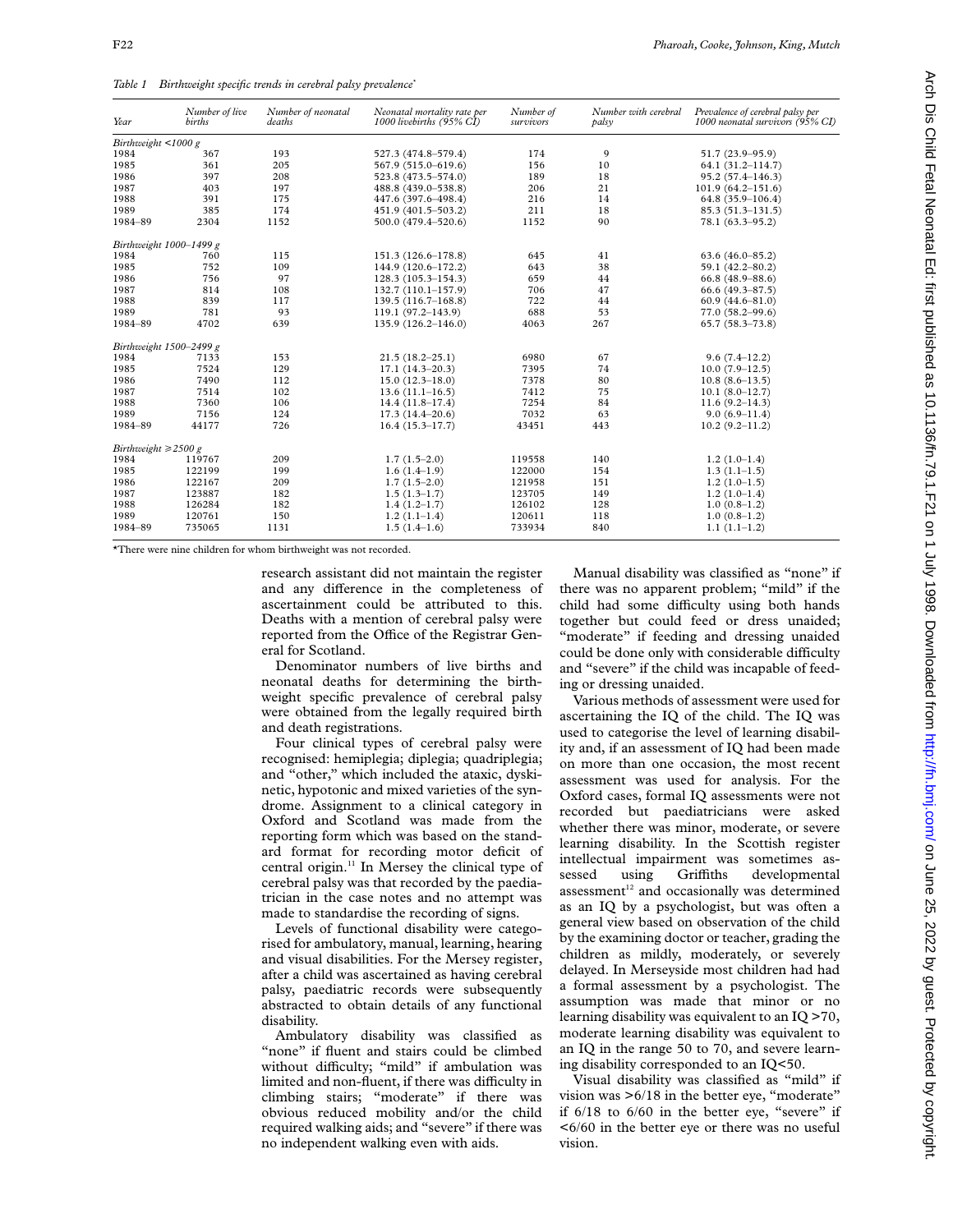*Table 2 Clinical type of cerebral palsy by birthweight group*

|                           | 1000 g       | $1000 - 1499 g$ | $1500 - 2499 g$ | $\geq$ 2500 g | *All birthweights |  |
|---------------------------|--------------|-----------------|-----------------|---------------|-------------------|--|
| Type of cerebral<br>palsv | n(%)         | $n(\%)$         | $n(\%)$         | $n(\%)$       | $n(\%)$           |  |
| Hemiplegia                | 24 (26.7%)   | 53 (19.9%)      | 88 (19.9%)      | $305(36.3\%)$ | 470 (28.5%)       |  |
| Diplegia                  | $14(15.6\%)$ | 78 (29.2%)      | $117(26.4\%)$   | 79 (9.4%)     | 289 (17.5%)       |  |
| Quadriplegia              | 31 (34.4%)   | $101(37.8\%)$   | $165(37.2\%)$   | 274 (32.6%)   | 575 (34.9%)       |  |
| Other†                    | $21(23.3\%)$ | $35(13.1\%)$    | 73 (16.5%)      | 182 (21.7%)   | $315(19.1\%)$     |  |
| All CP                    | $90(100\%)$  | 267 (100%)      | 443 (100%)      | 840 (100%)    | 1649 (100%)       |  |

 $\chi^2$ , 9DF =121.9; p<0.0001.

\* Includes nine cases in whom the birthweight was not recorded.

† Includes 20 cases with type of cerebral palsy not recorded.

Hearing loss was averaged across frequencies 0.5–4 kHz and the disability classified as "mild" if hearing loss was 21-45 dB, "moderate" for a 45–70 dB loss, "severe" with a hearing loss >70 dB. Assessment of accurate hearing levels was often impossible in children with concomitant intellectual impairment.

The cases for whom disability levels were recorded as "not known" were predominantly those who had died before the level of disability could be assessed. Inevitably, this will be a biased group because it would contain a disproportionate number who were more severely disabled.

In spite of the differing methods of ascertainment of cases in the three regions and the minor differences in categorising the severity of the disabilities, the results were similar for each region and it was felt to be justified to combine the three datasets.

The statistical tests used were either the normal approximation to the binomial for the difference between two proportions, the  $\chi^2$  test or the  $\chi^2$  test for trend.

#### **Results**

During 1984–9, there were 196 439 live births in the Mersey Region, 204 250 in the Oxford Region, and 388 722 in Scotland. The total live birth population covered by the three registers was therefore 789 411 among which there were 3651 neonatal deaths and 1649 cases of cerebral palsy among the survivors, giving a neonatal mortality rate of 4.6 per 1000 live births and a cerebral palsy prevalence of 2.1 per 1000 neonatal survivors.

Of the total 1649 cases of cerebral palsy, 840 (50.9%), 443 (26.9%), 267 (16.2%) and 90 (5.5%) were of birthweights (2500 g, 1500– 2499 g, 1000–1499 g and <1000 g, respectively. In nine cases the birthweight was not known.

Table 1 shows the birthweight specific trends in the prevalence of cerebral palsy. There was no discernible trend over this short period of time in any of the birthweight groups. In the lowest birthweight group (<1000 g), an early rise was succeeded by a fall in prevalence but the small number of cases each year means that

*Table 3 Severity of functional disability by birthweight group*

|                        | 1000 g       | $1000 - 1499 g$ | 1500-2499 g   | $\geq$ 2500 g | *All birthweights |
|------------------------|--------------|-----------------|---------------|---------------|-------------------|
| Ambulatory disability: |              |                 |               |               |                   |
| None                   | $5(5.6\%)$   | $10(3.7\%)$     | 21 (4.7%)     | 64 (7.6%)     | $102(6.2\%)$      |
| Mild                   | 30 (33.3%)   | 97 (36.3%)      | $162(36.6\%)$ | 333 (39.6%)   | 624 (37.8%)       |
| Moderate               | 16 (17.8%)   | 64 (24.0%)      | 102 (23.0%)   | 144 (17.1%)   | 327 (19.8%)       |
| Severe                 | 35 (38.8%)   | 90 (33.7%)      | 147 (33.2%)   | 275 (32.7%)   | 550 (33.4%)       |
| Not known              | $4(4.4\%)$   | $6(2.2\%)$      | $11(2.5\%)$   | 24 (2.9%)     | $46(2.8\%)$       |
| Total                  | 90 (100%)    | 267 (100%)      | 443 (100%)    | 840 (100%)    | 1649 (100%)       |
| Manual disability:     |              |                 |               |               |                   |
| None                   | 15 (16.7%)   | 49 (18.4%)      | 78 (17.6%)    | 83 (9.9%)     | 226 (13.7%)       |
| Mild                   | 30 (33.3%)   | 94 (35.2%)      | 150 (33.9%)   | 317 (37.7%)   | 593 (36.0%)       |
| Moderate               | 22 (24.4%)   | 70 (26.2%)      | 102 (23.0%)   | 187 (22.3%)   | 385 (23.3%)       |
| Severe                 | $19(21.1\%)$ | 46 (17.2%)      | 98 (22.1%)    | 226 (26.9%)   | 390 (23.7%)       |
| Not known              | $4(4.4\%)$   | $8(3.0\%)$      | $15(3.4\%)$   | $27(3.2\%)$   | 55 (3.3%)         |
| Total                  | 90 (100%)    | 267 (100%)      | 443 (100%)    | 840 (100%)    | 1649 (100%)       |
| Learning disability:   |              |                 |               |               |                   |
| None/mild              | 45 (50.0%)   | 157 (58.8%)     | 223 (50.3%)   | 413 (49.2%)   | 839 (50.9%)       |
| Moderate               | 16 (17.8%)   | 43 (16.1%)      | 72 (16.3%)    | 148 (17.6%)   | 283 (17.2%)       |
| Severe                 | 18 (20.0%)   | 38 (14.2%)      | 81 (18.3%)    | 241 (28.7%)   | 381 (23.1%)       |
| Not known              | $11(12.2\%)$ | 29 (10.9%)      | $67(15.1\%)$  | 38 (4.5%)     | 146 (8.9%)        |
| Total                  | 90 (100%)    | 267 (100%)      | 443 (100%)    | 840 (100%)    | 1649 (100%)       |
| Hearing disability:    |              |                 |               |               |                   |
| None/mild              | 71 (78.9%)   | 245 (91.8%)     | 408 (92.1%)   | 789 (93.9%)   | 1520 (92.2%)      |
| Moderate               | $5(5.6\%)$   | $3(1.1\%)$      | $3(0.7\%)$    | $5(0.6\%)$    | $16(1.0\%)$       |
| Severe                 | $9(10.0\%)$  | $5(1.9\%)$      | $5(1.1\%)$    | $12(1.4\%)$   | 31 $(1.9\%)$      |
| Not known              | $5(5.6\%)$   | $14(5.2\%)$     | $27(6.1\%)$   | 34 (4.0%)     | $82(5.0\%)$       |
| Total                  | 90 (100%)    | 267 (100%)      | 443 (100%)    | 840 (100%)    | 1649 (100%)       |
| Visual disability:     |              |                 |               |               |                   |
| None/mild              | 56 (62.2%)   | 193 (72.3%)     | 293 (66.1%)   | 598 (71.2%)   | 1145 (69.4%)      |
| Moderate               | 14 (15.6%)   | 41 $(15.4\%)$   | 80 (18.1%)    | $106(12.6\%)$ | 241 (14.6%)       |
| Severe                 | 14 (15.6%)   | $16(6.0\%)$     | 38 (8.6%)     | 77 (9.2%)     | 146 (8.9%)        |
| Not known              | $6(6.7\%)$   | $17(6.4\%)$     | 32 (7.2%)     | 59 (7.0%)     | $117(7.1\%)$      |
| Total                  | 90 (100%)    | 267 (100%)      | 443 (100%)    | 840 (100%)    | 1649 (100%)       |

\*Includes nine cases in whom the birthweight was not recorded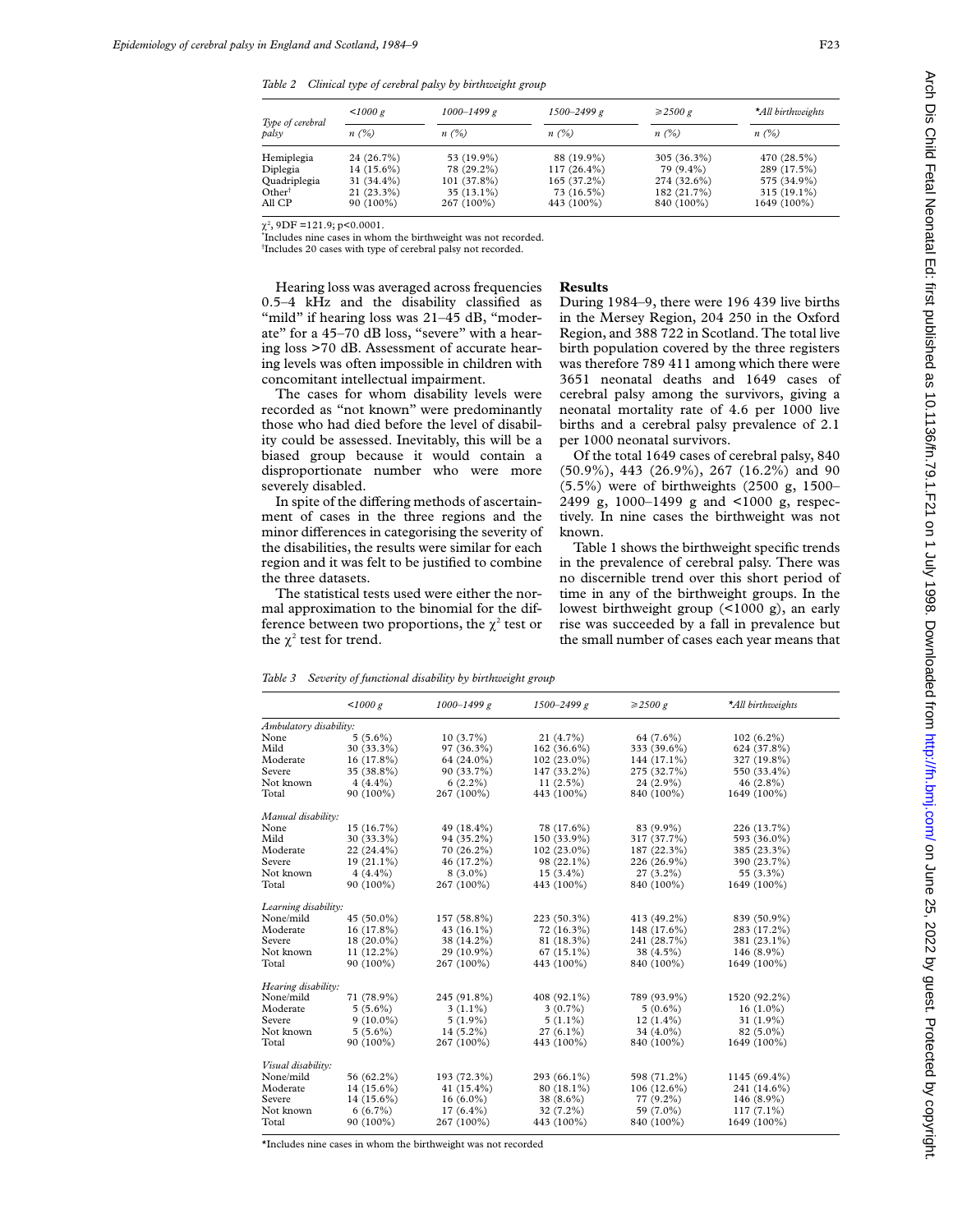

*Figure 1 All birthweights: severe learning, manual, and ambulatory disability (n=305).*

the 95% confidence interval of each annual estimate was wide and the annual prevalence rates did not differ significantly.

In contrast to the stability of the birthweight specific cerebral palsy prevalence over the 6 year study period, the birthweight specific neonatal mortalities all showed a significant decline, ranging from 14% in infants of birthweight <1000 g to 29% in those weighing  $\geq$ 2500 g.

In 20 cases there was no record of the clinical type of cerebral palsy. These were because the infant died with a diagnosis of cerebral palsy recorded but with no information on the type. Quadriplegia comprised almost two fifths and hemiplegia almost one third of the remaining 1629 cases (table 2). The type of cerebral palsy differed significantly among the different birthweight groups  $(\chi^2, 9)$  df = 121.9: p<0.0001). This was mainly attributable to relatively fewer cases of diplegia in the smallest and the largest birthweight groups.

Table 3 shows the severity of the motor, learning, and sensory disabilities. After excluding those of unknown severity, about a third of the children, irrespective of birthweight, are unable to walk independently. Of the heaviest infants, a significantly greater proportion have severe manual disability compared with those <2500 g (226/813 (27.8%) *vs* 163/779 (20.9); p<0.001); they also have the highest proportion with severe learning difficulty. In the birthweight group  $\geq 2500$  g, 31.3% have a severe learning difficulty compared with 19.2% in those infants weighing  $\lt 2500$  g. This difference is highly significant (p<0.001).

In contrast to the motor and learning disabilities, the sensory disabilities are more severe in those of lower birthweight. After excluding those children whose severity of hearing disability is not known, 10.2% of infants weighing <1000 g have severe hearing disability compared with 1.4% of the remainder (p<0.001). For severe visual disability, the respective proportions are 16.1% and 9.5%  $(p<0.05)$ .

Of the 1649 cases of cerebral palsy, complete data on the level of disability in all five functional categories—learning, manual, ambulatory, hearing and visual disability—was available in 1338 (81%). Of these, 230 (17%) had severe learning, manual, and ambulatory disability, but their vision and hearing were not severely affected. An additional eight (0.6%) also had a severe hearing disability and 65 (5%) had co-existent severe visual disability. Two children  $(0.1\%)$  were severely affected in all functional disability categories. These data are shown as a Venn diagram (fig 1).

### **Discussion**

The stability of the birthweight specific cerebral palsy prevalence contrasts with that reported from other studies which have drawn attention to the increasing prevalence among those of the lower birthweight groups.<sup>5-8</sup> This could be because the prevalence rates have reached a plateau or that the period covered by the study was too short to reveal a trend that is distinct over and above random variation. Alternatively, if there was incomplete ascertainment, it would affect the more recent rather than the earlier years of the study, particularly those children least severely affected in whom the diagnosis is most likely to be delayed. As several years have elapsed since the end of the reported study period, it is unlikely that failure of ascertainment would have had more than a marginal effect.

The birthweight specific prevalence of cerebral palsy shows a sharp rise with decreasing birthweight, with the highest prevalence in the lowest birthweight group (<1000 g). This is in contrast to previously reported series in which the prevalence of cerebral palsy in infants  $\leq$ 1000 g was less than that in the 1000–1499 g group. In the past this would have been attributed to an artefact of the poor survival of the lowest birthweight group of infants who died before the diagnosis of cerebral palsy was made. But as survival improves, there is sufficient time for cerebral palsy to be diagnosed and counted so that the prevalence in those <1000 g now exceeds that in the 1000–1499 g group.

It has long been recognised, however, that heavier infants tend to have more severe cognitive and motor disabilities than those of low birthweight. Indeed, the higher prevalence of severe learning disability among infants of normal birthweight  $(\geq 2500 \text{ g})$  compared with those of <2500 g was considered to indicate a difference in the aetiology of cerebral palsy.<sup>13</sup> An alternative explanation is the bias introduced as a result of differential survival. Among normal birthweight infants, even those with extensive cerebral damage may now survive; the neonatal mortality in this birthweight group was 1.2 per 1000 live births in  $1992<sup>14</sup>$  In the lowest birthweight groups the neonatal mortality is much greater and infants with cerebral palsy would be more likely to die than unimpaired infants. The corollary to this is that, as survival in those of very low birthweight further improves, there will be a higher prevalence of cerebral palsy among the survivors.

In contrast to the higher proportion with severe cognitive and motor disability among